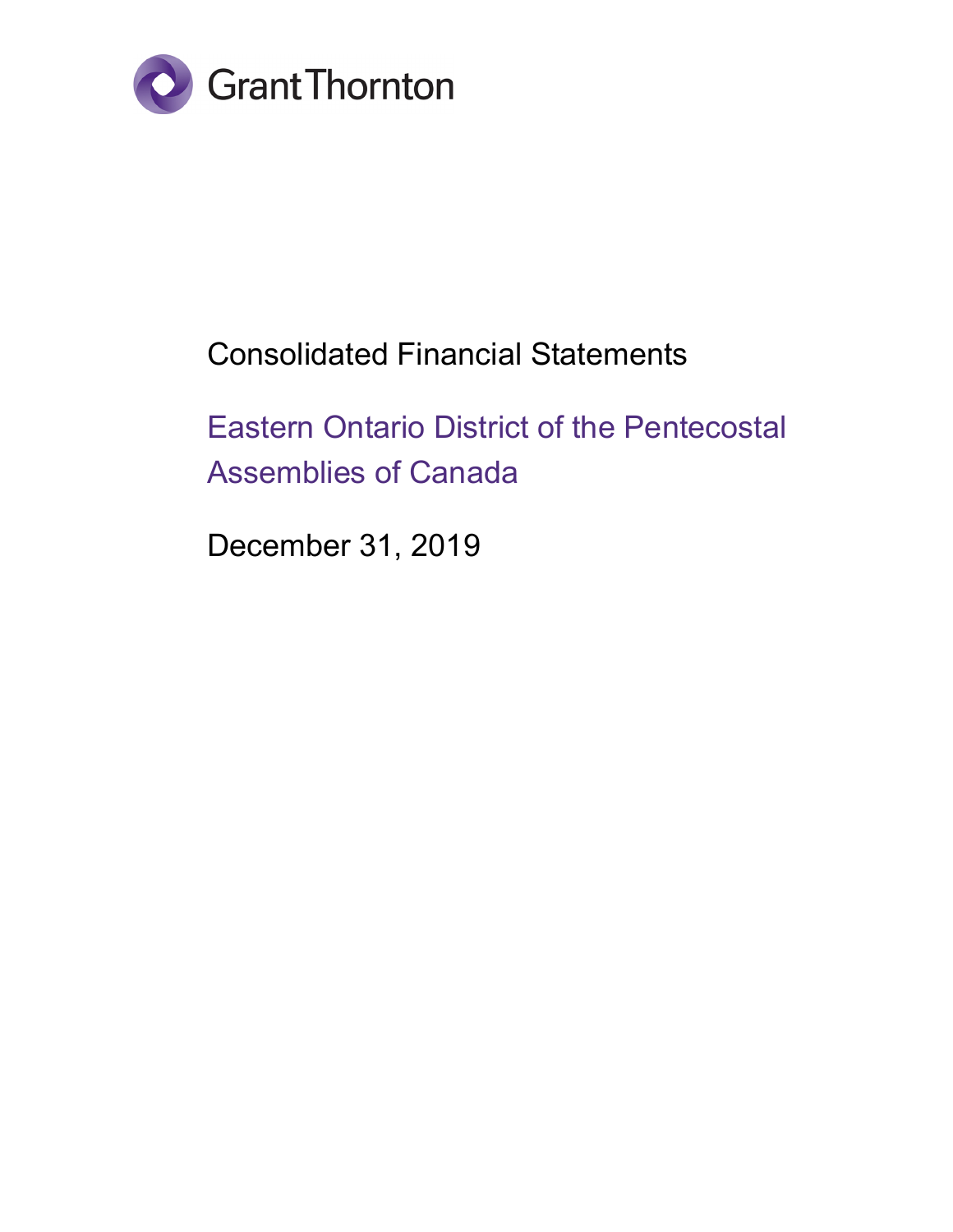# **Contents**

|                                                     | Page           |
|-----------------------------------------------------|----------------|
| Independent Auditor's Report                        | $1 - 2$        |
| <b>Consolidated Statement of Financial Position</b> | 3              |
| <b>Consolidated Statement of Activities</b>         | $\overline{4}$ |
| Consolidated Statement of Changes in Net Assets     | 5              |
| Consolidated Statement of Cash Flows                | 6              |
| Notes to the Consolidated Financial Statements      | 7 - 14         |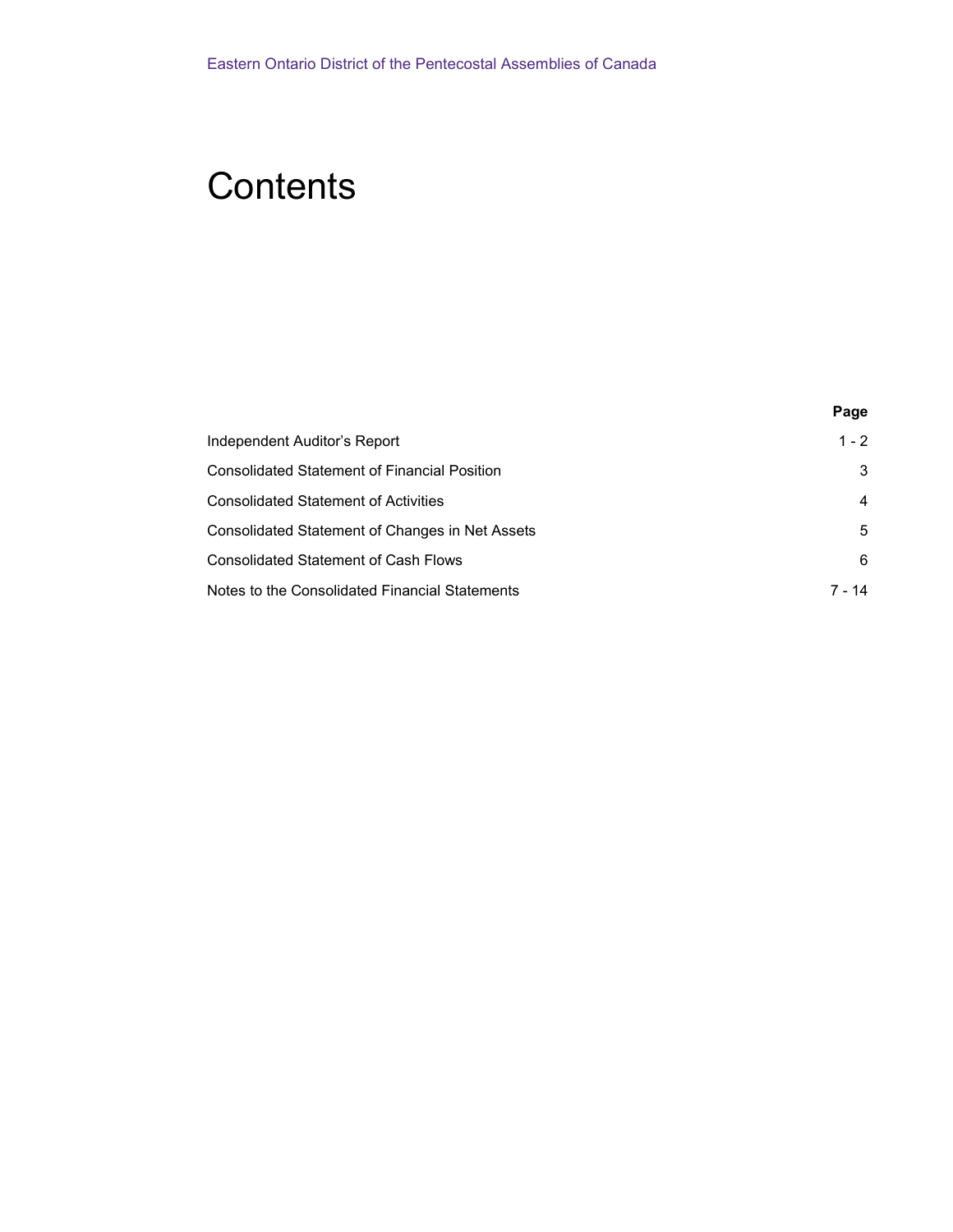<span id="page-2-0"></span>

## Independent Auditor's Report

**Grant Thornton LLP** Suite 200 15 Allstate Parkway Markham, ON L3R 5B4 T +1 416 366 0100 F +1 905 475 8906

To the District Executive of the Eastern Ontario District of the Pentecostal Assemblies of Canada

#### **Opinion**

We have audited the consolidated financial statements of Eastern Ontario District of the Pentecostal Assemblies of Canada (the "District"), which comprise the consolidated statement of financial position as at December 31, 2019, and the consolidated statements of activities, changes in net assets and cash flows for the year then ended and notes to the financial statements, including a summary of significant accounting policies.

In our opinion, the accompanying consolidated financial statements present fairly, in all material respects, the consolidated financial position of the District as at December 31, 2019, and the consolidated results of its operations and its cash flows for the year then ended in accordance with Canadian accounting standards for not-for-profit organizations ("ASNPO").

#### **Basis for Opinion**

We conducted our audit in accordance with Canadian generally accepted auditing standards. Our responsibilities under those standards are further described in the *Auditor's Responsibilities for the Audit of the Consolidated Financial Statements* section of our report. We are independent of the District in accordance with the ethical requirements that are relevant to our audit of the consolidated financial statements in Canada, and we have fulfilled our other ethical responsibilities in accordance with these requirements. We believe that the audit evidence we have obtained is sufficient and appropriate to provide a basis for our opinion.

#### **Responsibilities of Management and Those Charged with Governance for the Consolidated Financial Statements**

Management is responsible for the preparation and fair presentation of these consolidated financial statements in accordance with ASNPO, and for such internal control as management determines is necessary to enable the preparation of consolidated financial statements that are free from material misstatement, whether due to fraud or error.

In preparing the consolidated financial statements, management is responsible for assessing the District's ability to continue as a going concern, disclosing, as applicable, matters related to a going concern and using the going concern basis of accounting unless management either intends to liquidate the District or to cease operations, or has no realistic alternative but to do so.

Those charged with governance are responsible for overseeing the District's financial reporting process.

**Audit | Tax | Advisory © Grant Thornton LLP. A Canadian Member of Grant Thornton International Ltd** 1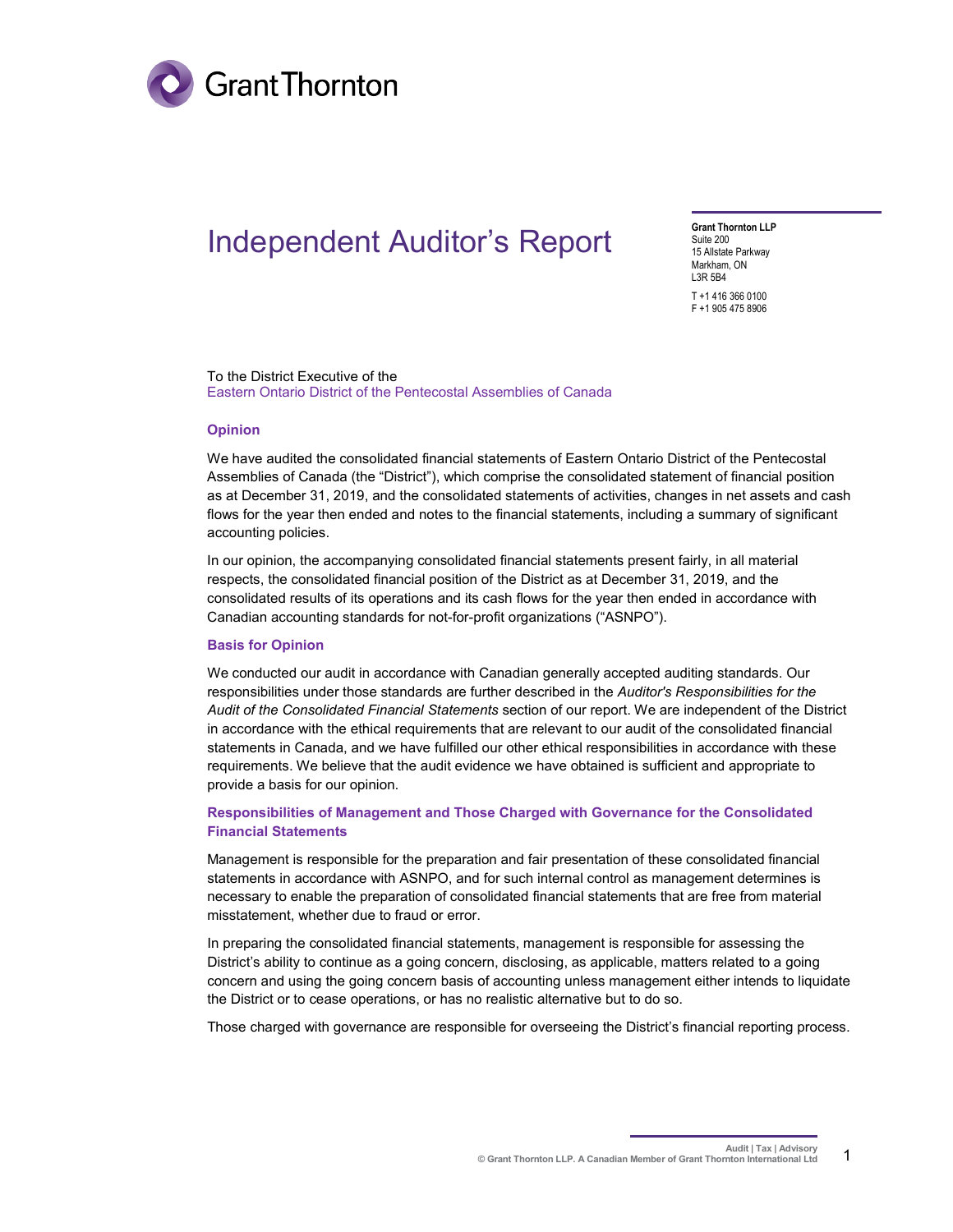#### **Auditor's Responsibilities for the Audit of the Consolidated Financial Statements**

Our objectives are to obtain reasonable assurance about whether the consolidated financial statements as a whole are free from material misstatement, whether due to fraud or error, and to issue an auditor's report that includes our opinion. Reasonable assurance is a high level of assurance but is not a guarantee that an audit conducted in accordance with Canadian generally accepted auditing standards will always detect a material misstatement when it exists. Misstatements can arise from fraud or error and are considered material if, individually or in the aggregate, they could reasonably be expected to influence the economic decisions of users taken on the basis of these consolidated financial statements.

As part of an audit in accordance with Canadian generally accepted auditing standards, we exercise professional judgment and maintain professional skepticism throughout the audit.

We also:

- Identify and assess the risks of material misstatement of the consolidated financial statements, whether due to fraud or error, design and perform audit procedures responsive to those risks, and obtain audit evidence that is sufficient and appropriate to provide a basis for our opinion. The risk of not detecting a material misstatement resulting from fraud is higher than for one resulting from error, as fraud may involve collusion, forgery, intentional omissions, misrepresentations, or the override of internal control.
- Obtain an understanding of internal control relevant to the audit in order to design audit procedures that are appropriate in the circumstances, but not for the purpose of expressing an opinion on the effectiveness of the District's internal control.
- Evaluate the appropriateness of accounting policies used and the reasonableness of accounting estimates and related disclosures made by management.
- Conclude on the appropriateness of management's use of the going concern basis of accounting and, based on the audit evidence obtained, whether a material uncertainty exists related to events or conditions that may cast significant doubt on the District's ability to continue as a going concern. If we conclude that a material uncertainty exists, we are required to draw attention in our auditor's report to the related disclosures in the consolidated financial statements or, if such disclosures are inadequate, to modify our opinion. Our conclusions are based on the audit evidence obtained up to the date of our auditor's report. However, future events or conditions may cause the District to cease to continue as a going concern.
- Evaluate the overall presentation, structure and content of the consolidated financial statements, including the disclosures, and whether the consolidated financial statements represent the underlying transactions and events in a manner that achieves fair presentation.

We communicate with those charged with governance regarding, among other matters, the planned scope and timing of the audit and significant audit findings, including any significant deficiencies in internal control that we identify during our audit.

Grant Thouton LLP

Markham, Canada Chartered Professional Accountants April 1, 2020 **April 1, 2020 Licensed Public Accountants** 

**Audit | Tax | Advisory © Grant Thornton LLP. A Canadian Member of Grant Thornton International Ltd** 2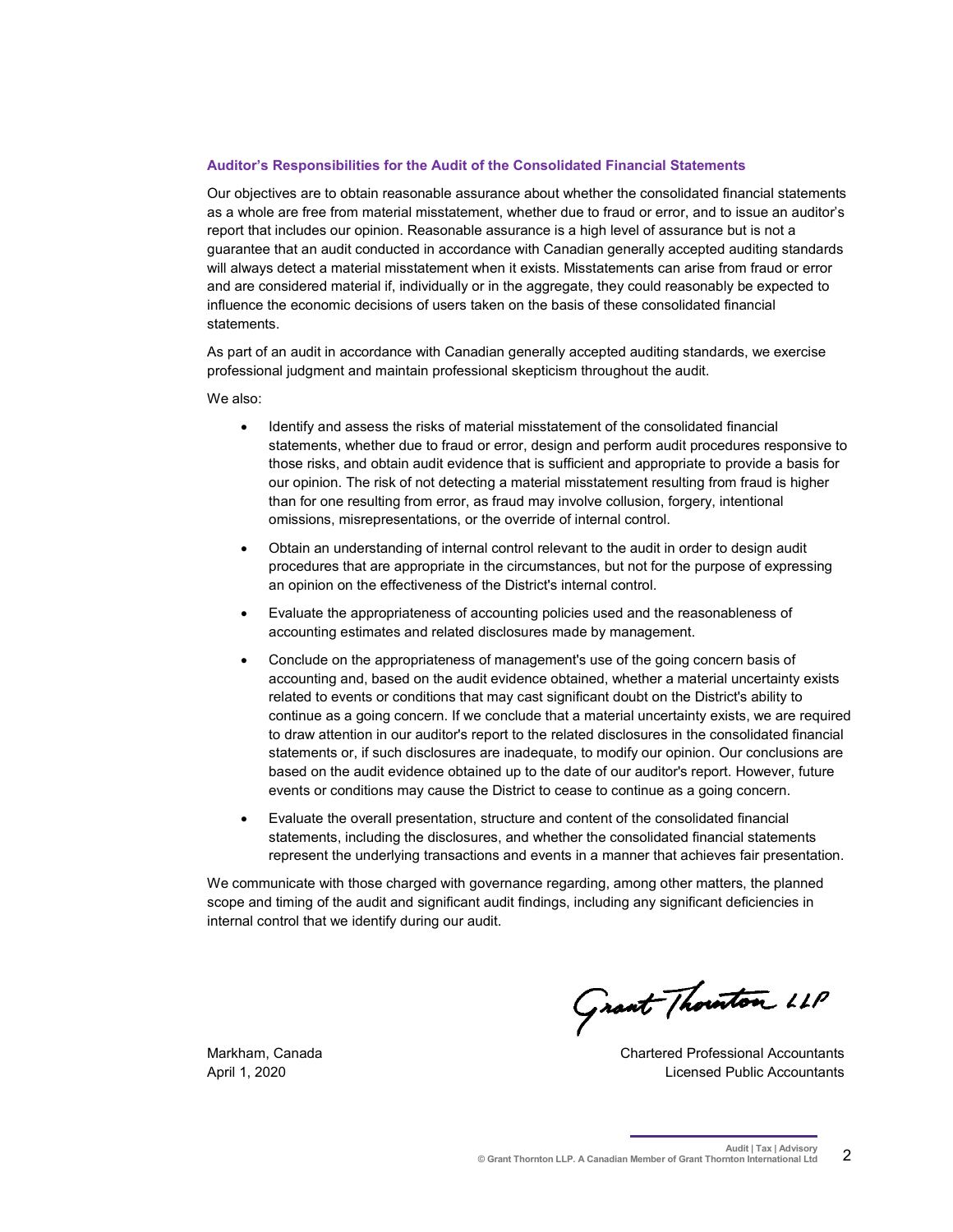### <span id="page-4-0"></span>**Eastern Ontario District of the Pentecostal Assemblies of Canada Consolidated Statement of Financial Position**

December 31, 2019

|                                                                                                                                                                                                                                                  | General<br><b>District</b>         | Heritage<br><b>Holdings</b> | Lakeshore<br>Pentecostal<br>Camp           | Ottawa<br>Vallev<br>Pentecostal<br>Camp | 2019<br><b>Total</b>                                      | 2018<br>Total                                            |
|--------------------------------------------------------------------------------------------------------------------------------------------------------------------------------------------------------------------------------------------------|------------------------------------|-----------------------------|--------------------------------------------|-----------------------------------------|-----------------------------------------------------------|----------------------------------------------------------|
| <b>Assets</b><br>Current<br>Cash<br>Cash for designated and                                                                                                                                                                                      | \$<br>639.650                      | \$                          | \$<br>207.101                              | \$<br>44.453 \$                         | 891,204                                                   | 672,425<br>\$                                            |
| internally restricted funds<br>(Note 3)<br>Accounts receivable<br>Prepaid expenses and other                                                                                                                                                     | 1,975,953<br>55,016                |                             | 657,523<br>80,184                          | 90,879<br>24,881                        | 2,724,355<br>160,081                                      | 2,370,202<br>139,234                                     |
| assets                                                                                                                                                                                                                                           | 58.677                             |                             | 30.391                                     | 5.196                                   | 94.264                                                    | 94.660                                                   |
| Investments held by Lakeshore                                                                                                                                                                                                                    | 2,729,296                          |                             | 975,199                                    | 165,409                                 | 3,869,904                                                 | 3,276,521                                                |
| Foundation Fund (Note 4)<br>Property and equipment (Note 5)                                                                                                                                                                                      | 121,187                            | 500.000                     | 144.300<br>4,301,672                       | 955,418                                 | 144.300<br>5,878,277                                      | 131.626<br>5,883,509                                     |
|                                                                                                                                                                                                                                                  | \$2,850,483                        | 500,000                     | \$5,421,171                                | \$1,120,827                             | \$9,892,481                                               | \$9,291,656                                              |
| <b>Liabilities and net assets</b><br>Current<br>Accounts payable and<br>accrued liabilities<br>Designated funds payable<br>(Note 6)<br>Deferred revenue<br>Deferred gain on sale of<br>property (Note 5)<br>Promissory notes payable<br>(Note 7) | \$<br>250,878<br>89,994<br>502.465 | \$                          | \$<br>46,510<br>657.523<br>15,981          | \$<br>11,673<br>90.879                  | \$<br>309,061<br>838.396<br>15,981<br>502,465             | 315,518<br>\$<br>828.213<br>64,416<br>501,398            |
| Net assets<br>Invested in property and<br>equipment<br>Accumulated unrestricted surplus<br>Internally restricted (Note 3)<br>Endowment fund (Note 4)                                                                                             | 843,337<br>121,187<br>1,885,959    | 500,000                     | 720.014<br>4,301,672<br>255,185<br>144,300 | 102,552<br>955.418<br>62,857            | 1,665,903<br>5.878.277<br>318.042<br>1,885,959<br>144,300 | 1,709,545<br>5.819.093<br>89.403<br>1,541,989<br>131,626 |
|                                                                                                                                                                                                                                                  | 2,007,146                          | 500.000                     | 4,701,157                                  | 1,018,275                               | 8,226,578                                                 | 7,582,111                                                |
|                                                                                                                                                                                                                                                  | \$2,850,483                        | 500,000                     | \$5,421,171                                | \$1,120,827                             | \$9,892,481                                               | \$9,291,656                                              |

Contingent liabilities (Note 9)

Commitments (Note 11)

On behalf of the District Executive<br>Helfwy Altholy

Effurto Director Director Director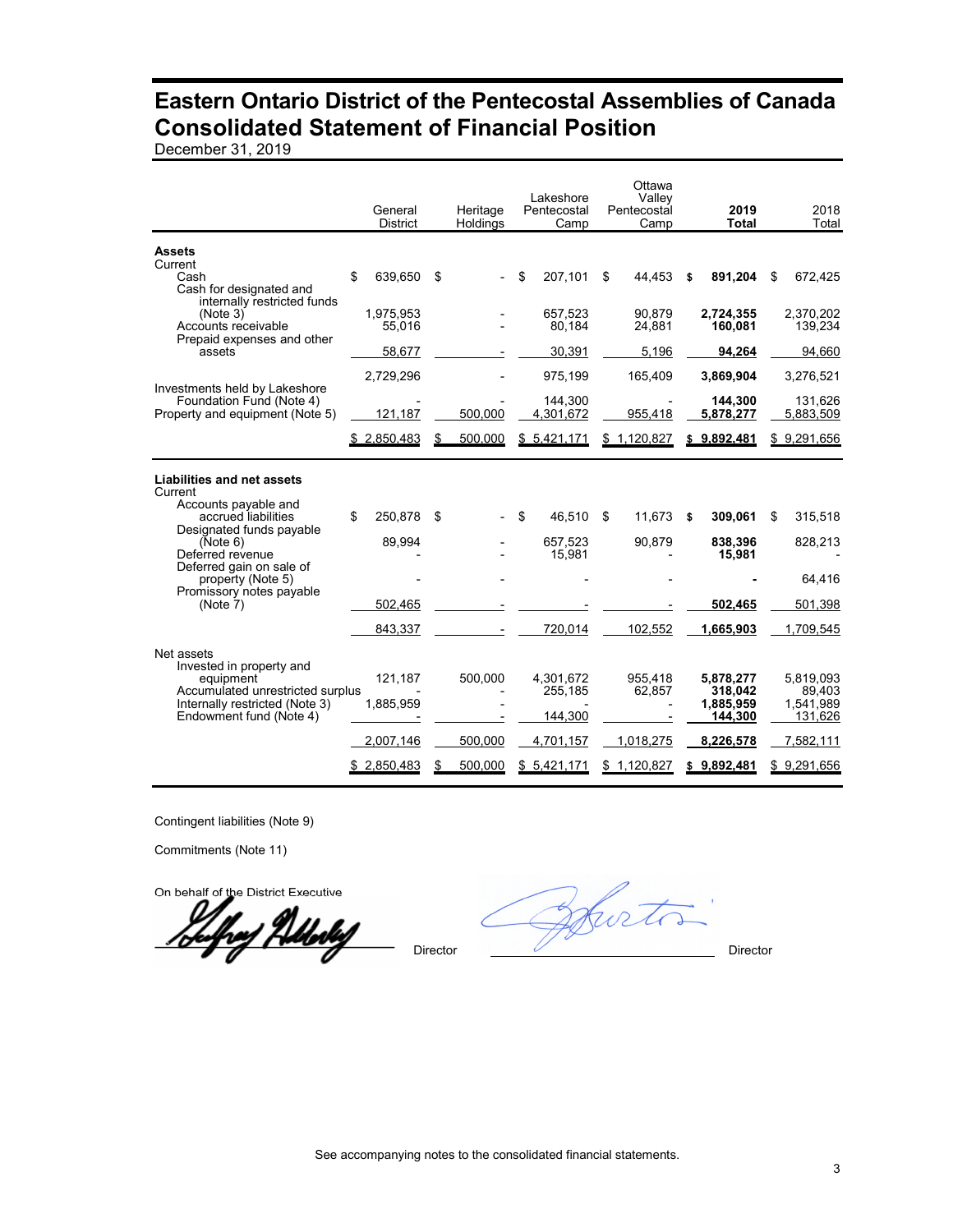### <span id="page-5-0"></span>**Eastern Ontario District of the Pentecostal Assemblies of Canada Consolidated Statement of Activities**

Year ended December 31

|                                                         | General<br><b>District</b> | Heritage<br>Holdings | Lakeshore<br>Pentecostal<br>Camp | Ottawa<br>Valley<br>Pentecostal<br>Camp | 2019<br><b>Total</b> | 2018<br>Total |
|---------------------------------------------------------|----------------------------|----------------------|----------------------------------|-----------------------------------------|----------------------|---------------|
| Revenue                                                 |                            |                      |                                  |                                         |                      |               |
| <b>Tithes</b>                                           |                            |                      |                                  |                                         |                      |               |
| Churches                                                | \$2,501,829                | \$                   | \$                               | \$                                      | 2,501,829            | \$2,480,451   |
| <b>Credential holders</b>                               | 449,021                    |                      |                                  |                                         | 449,021              | 443,598       |
| Sales and rentals                                       |                            |                      | 868,399                          | 298,865                                 | 1,167,264            | 1,163,916     |
| Donations and offerings                                 | 74,794                     |                      | 358,150                          | 219,200                                 | 652,144              | 651,985       |
| <b>Registration fees</b><br>Ministries registration and | 3,625                      |                      | 131,555                          | 93,974                                  | 229,154              | 235,959       |
| offerings                                               | 225,594                    |                      |                                  |                                         | 225,594              | 256,103       |
| District conference                                     | 58,625                     |                      |                                  |                                         | 58,625               |               |
| Interest and other                                      | 52,510                     |                      | 2.015                            | 100                                     | 54,625               | 32,860        |
|                                                         | 3,365,998                  |                      | 1,360,119                        | 612,139                                 | 5,338,256            | 5,264,872     |
| Expenditures                                            |                            |                      |                                  |                                         |                      |               |
| Salaries and benefits (Note 8)                          | 1,137,622                  |                      | 396,626                          | 172,476                                 | 1,706,724            | 1,612,347     |
| Building and property                                   | 24,214                     |                      | 377,232                          | 156,814                                 | 558,260              | 538,897       |
| Camp operations                                         |                            |                      | 351,143                          | 179,835                                 | 530,978              | 507,886       |
| Administration and office                               | 301,668                    |                      | 65,649                           | 21,266                                  | 388,583              | 362,507       |
| Subsidies and donations                                 | 295,237                    |                      |                                  |                                         | 295,237              | 281,042       |
| Bible colleges operations                               | 269,649                    |                      |                                  |                                         | 269,649              | 295,169       |
| National Office tithes                                  | 251,668                    |                      |                                  |                                         | 251,668              | 249,800       |
| Church ministries                                       | 242,654                    |                      |                                  |                                         | 242,654              | 267,894       |
| District conference                                     | 126,012                    |                      |                                  |                                         | 126,012              |               |
| Pastoral and church care                                | 104,852                    |                      |                                  |                                         | 104.852              | 89.664        |
| <b>Missions</b>                                         |                            |                      | 27,181                           | 45,310                                  | 72,491               | 39,140        |
| Interest and bank charges                               | 24,334                     |                      | 19.010                           | 11.045                                  | 54,389               | 47,868        |
|                                                         | 2,777,910                  |                      | 1,236,841                        | 586,746                                 | 4,601,497            | 4,292,214     |
| Excess of revenue over                                  |                            |                      |                                  |                                         |                      |               |
| expenditures from operations                            | 588,088                    |                      | 123,278                          | 25,393                                  | 736,759              | 972,658       |
| Amortization of property and                            |                            |                      |                                  |                                         |                      |               |
| equipment                                               | (10, 308)                  |                      | (130, 751)                       | (28, 323)                               | (169, 382)           | (165, 023)    |
| Gain on sale of property (Note 5)                       |                            | 64,416               |                                  |                                         | 64,416               | 137,614       |
| Subsidies                                               | (153,990)                  |                      | 82,742                           | 71,248                                  |                      |               |
|                                                         | (164, 298)                 | 64.416               | (48,009)                         | 42,925                                  | (104, 966)           | (27, 409)     |
| Excess of revenue over                                  |                            |                      |                                  |                                         |                      |               |
| expenditures                                            | 423,790                    | 64,416<br>\$         | 75,269<br>\$                     | 68,318                                  | 631,793<br>\$        | 945,249       |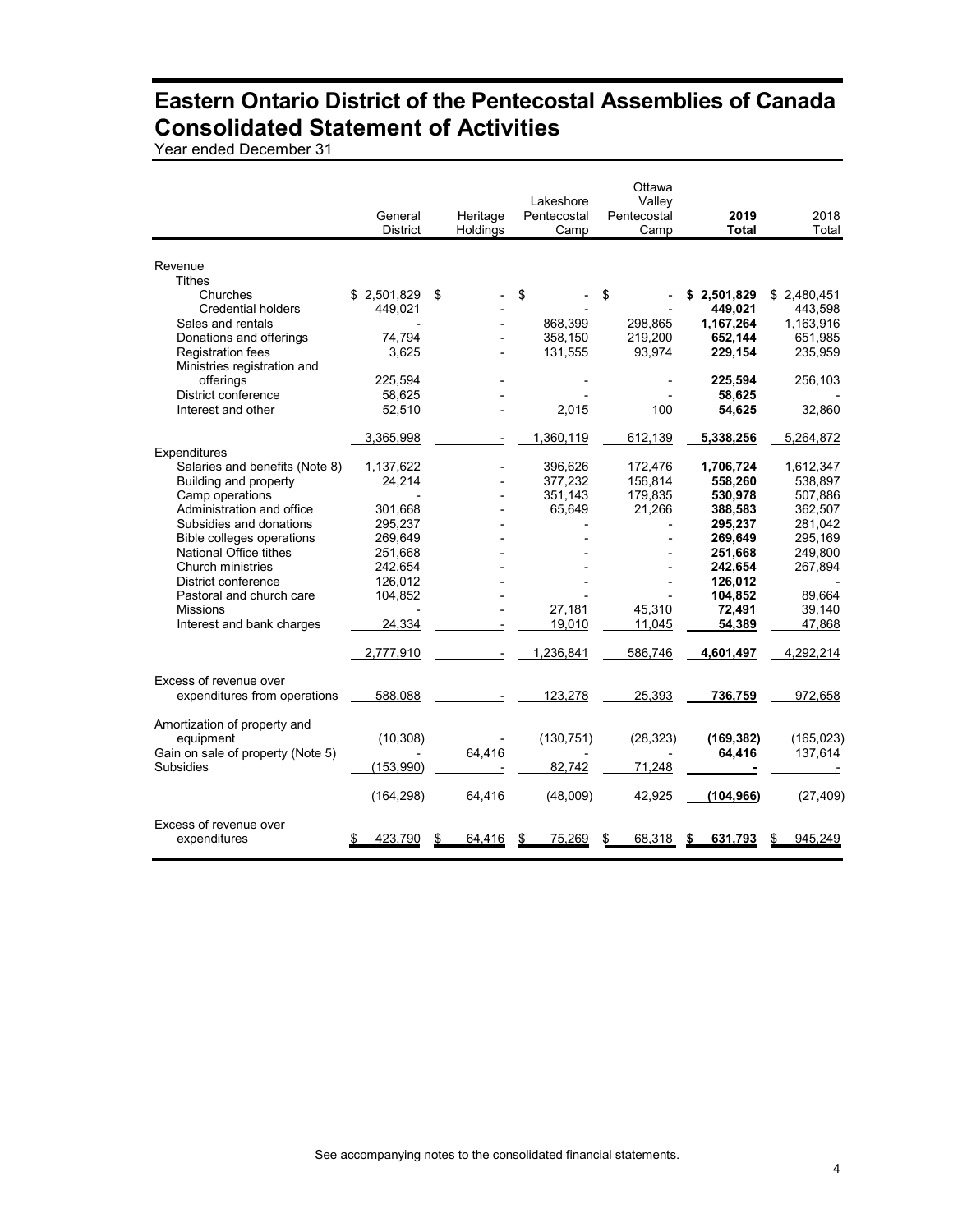### <span id="page-6-0"></span>**Eastern Ontario District of the Pentecostal Assemblies of Canada Consolidated Statement of Changes in Net Assets**

Year ended December 31

|                                                            | Invested in<br>Property and<br>Equipment | Endowment<br>Internallv<br>Restricted<br>Fund<br>Unrestricted |                  | 2019<br>Total | 2018<br>Total   |                 |
|------------------------------------------------------------|------------------------------------------|---------------------------------------------------------------|------------------|---------------|-----------------|-----------------|
|                                                            |                                          |                                                               |                  |               |                 |                 |
| Consolidated net assets,<br>beginning of year              | \$5,819,093                              | 89.403<br>-S                                                  | 1,541,989<br>\$  | 131,626<br>\$ | \$7,582,111     | 6,629,536<br>\$ |
| Excess (deficiency) of revenue over<br>expenditures        | (104, 966)                               | 736,759                                                       |                  |               | 631,793         | 945,249         |
| Endowment contributions (Note 4)                           |                                          |                                                               |                  | 12.674        | 12,674          | 7.326           |
| Transfer from internally restricted<br>net assets (Note 3) |                                          | (343,970)                                                     | 343.970          |               |                 |                 |
| Loss on disposal of property                               | (10,639)                                 | 10,639                                                        |                  |               |                 |                 |
| Purchases of property<br>and equipment                     | 174,789                                  | (174, 789)                                                    |                  |               |                 |                 |
| Consolidated net assets.<br>end of year                    | \$ 5,878,277                             | 318,042<br>S                                                  | 1,885,959<br>\$. | 144,300<br>S  | 8,226,578<br>S. | \$7,582,111     |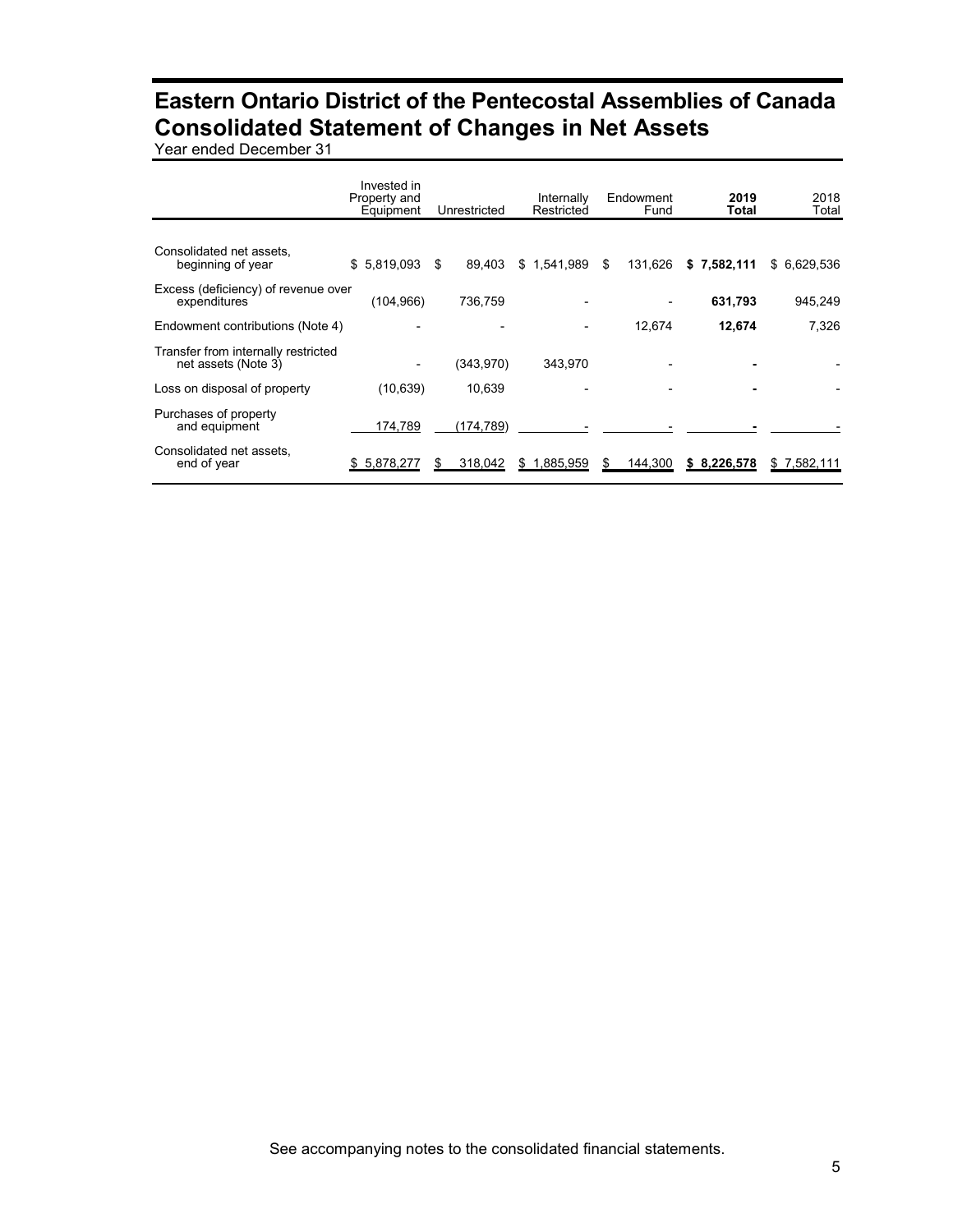### <span id="page-7-0"></span>**Eastern Ontario District of the Pentecostal Assemblies of Canada Consolidated Statement of Cash Flows**

| onsonaaled Oldtenient of Odsif Flows<br>Year ended December 31                                                                                                                 | 2019                                         | 2018                                |
|--------------------------------------------------------------------------------------------------------------------------------------------------------------------------------|----------------------------------------------|-------------------------------------|
| Increase (decrease) in cash                                                                                                                                                    |                                              |                                     |
| <b>Operating</b><br>Excess of revenue over expenditures                                                                                                                        | \$<br>631,793                                | \$<br>945,249                       |
| Items not involving cash<br>Amortization of property and equipment<br>Gain on sale of property<br>Loss on disposal of property<br>Designated funds payable recognized (Note 6) | 169,382<br>(64, 416)<br>10,639<br>(349, 941) | 165,023<br>(137, 614)<br>(351, 682) |
|                                                                                                                                                                                | 397,457                                      | 620,976                             |
| Net change in non-cash working capital balances<br>Accounts receivable<br>Prepaid expenses and other assets<br>Accounts payable and accrued liabilities<br>Deferred revenue    | (20, 847)<br>396<br>(6, 457)<br>15,981       | 18,687<br>24,007<br>(70, 376)       |
|                                                                                                                                                                                | (10, 927)                                    | (27, 682)                           |
| Designated funds received (Note 6)                                                                                                                                             | 360,124                                      | 380,810                             |
|                                                                                                                                                                                | 746,654                                      | 974,104                             |
| <b>Financing</b><br>Advance (repayment) of promissory notes payable                                                                                                            | 1,067                                        | (8,956)                             |
| Investing<br>Proceeds from loan receivable<br>Purchase of investments held by Lakeshore Foundation                                                                             |                                              | 89,183                              |
| Fund (Note 4)<br>Purchases of property and equipment<br>Proceeds from sale of property                                                                                         | (12, 674)<br>(174, 789)                      | (7, 326)<br>60,314<br>(257, 982)    |
| <b>Endowment contribution</b>                                                                                                                                                  | 12,674                                       | 7,326                               |
|                                                                                                                                                                                | (174, 789)                                   | (108, 485)                          |
| Net change in cash during the year                                                                                                                                             | 572,932                                      | 856,663                             |
| Cash, beginning of year                                                                                                                                                        | 3,042,627                                    | 2,185,964                           |
| Cash, end of year                                                                                                                                                              | \$3,615,559                                  | \$3,042,627                         |
| Cash consists of:<br>Cash<br>Cash for designated and internally restricted funds                                                                                               | \$<br>891,204<br>2,724,355                   | \$<br>672,425<br>2,370,202          |
|                                                                                                                                                                                | \$3,615,559                                  | \$3,042,627                         |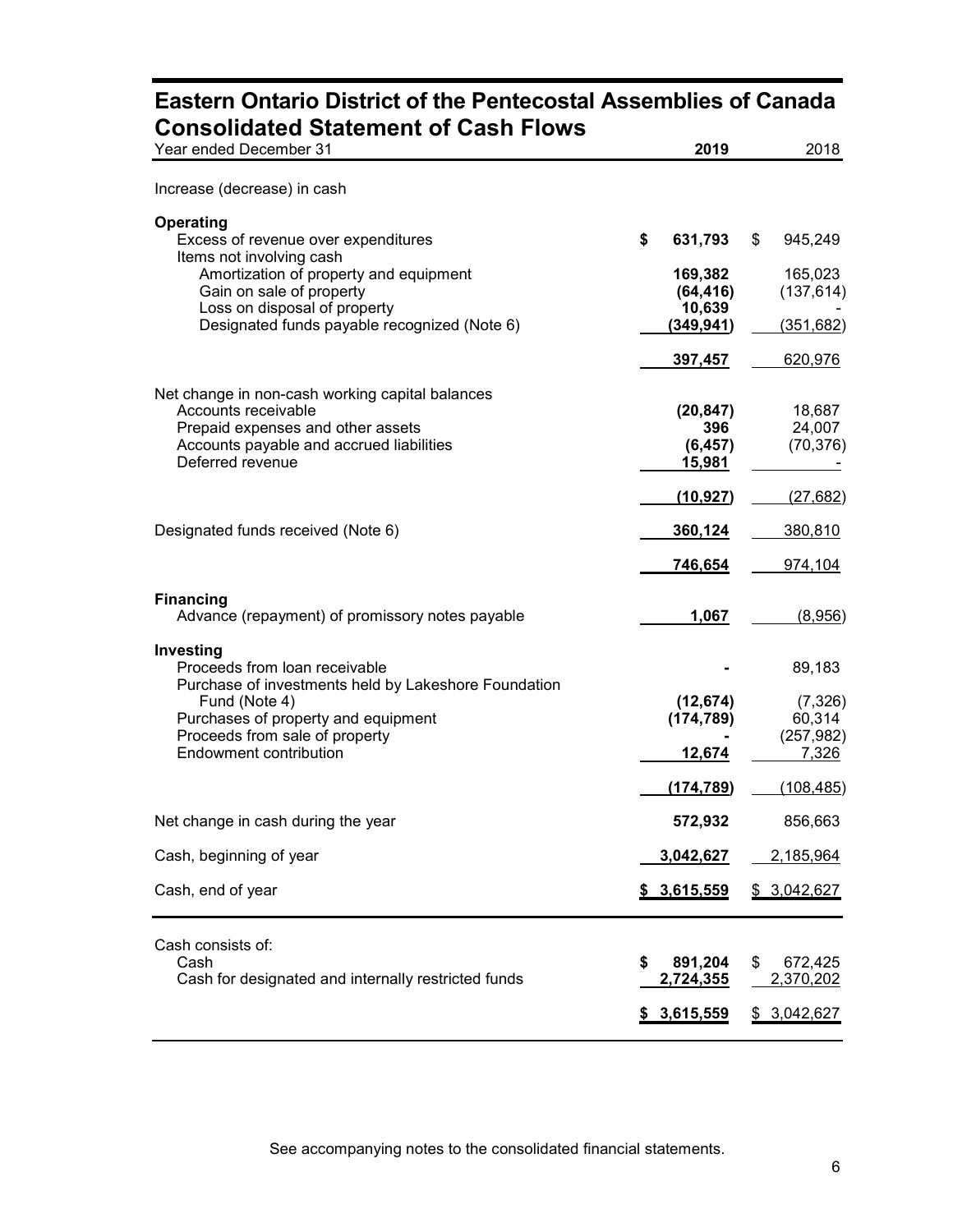<span id="page-8-0"></span>December 31, 2019

#### **1. Purpose of organization**

The purpose of the Eastern Ontario District of the Pentecostal Assemblies of Canada (the "District") is to promulgate the gospel of Jesus Christ, establish new congregations and provide leadership and support to those churches in Eastern Ontario and Nunavut which are affiliated with The Pentecostal Assemblies of Canada (the "PAOC"). The District is an Ontario not-for-profit corporation, and derives its jurisdiction and authority from the General Conference of The Pentecostal Assemblies of Canada. The District is a registered charity under the Income Tax Act (Canada) and is exempt from income taxes.

#### **2. Summary of significant accounting policies**

The consolidated financial statements have been prepared by management in accordance with Canadian accounting standards for not-for-profit organizations ("ASNPO"), the more significant of which are outlined below.

#### **Basis of consolidation**

The consolidated financial statements include the accounts of the Eastern Ontario District of the Pentecostal Assemblies of Canada (which includes Lakeshore Pentecostal Camp and Ottawa Valley Pentecostal Camp) and Eastern Ontario Heritage Holdings (Non-Profit) ("Heritage Holdings").

Heritage Holdings is incorporated without share capital as a not-for-profit organization. The main purpose of the organization is to advance the work of the PAOC by holding land for the District office and a religious retreat centre. The organization is controlled by the District due to common Board of Directors ("Board") members.

#### **Use of estimates**

Management reviews the carrying amounts of items in the consolidated financial statements at each consolidated statement of financial position date to assess the need for revision. Certain items in the preparation of these consolidated financial statements require management's best estimate. Management determines these estimates based on assumptions that reflect the most probable set of economic conditions and planned courses of action.

These estimates are reviewed periodically and adjustments are made to excess of revenue over expenditures as appropriate in the year they become known.

#### **Fund accounting**

The District follows the principles of fund accounting, under which resources for particular purposes are classified for accounting and reporting into funds corresponding to those purposes.

#### *General District*

The General District fund consists of assets, liabilities, revenue and expenditures related to the operations of the District which are not included in other funds. It also includes internally restricted funds for environmental advance funding for the camps and for Church Health and Multiplication funding.

#### *Heritage Holdings*

The Heritage Holdings fund consists of the Heritage Holdings property and includes the revenue relating to the gain on sale of property.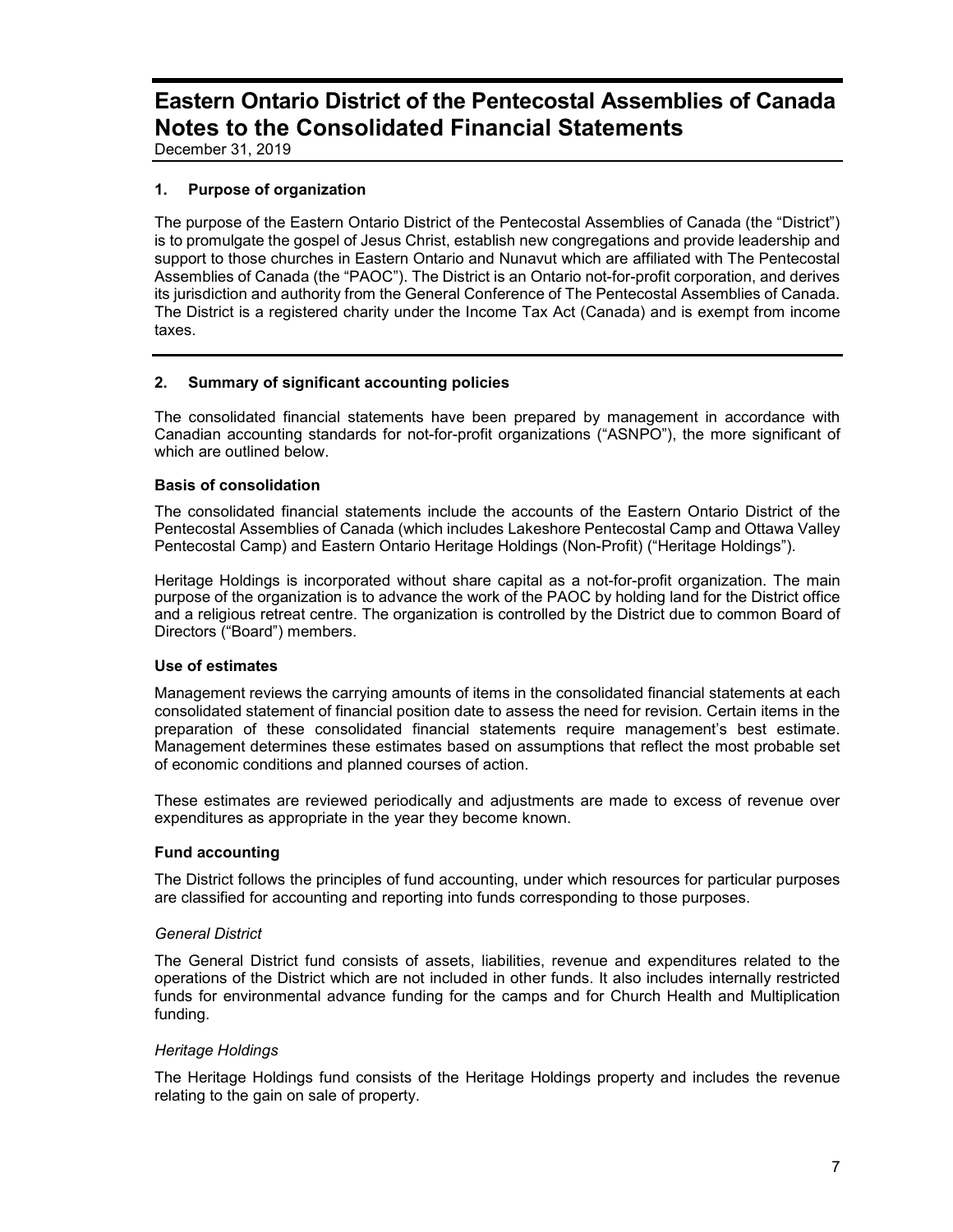December 31, 2019

#### **2. Summary of significant accounting policies (continued)**

#### **Fund accounting (continued)**

#### *Lakeshore Pentecostal Camp*

The Lakeshore Pentecostal Camp fund reports the assets, liabilities, revenue and expenditures of the Lakeshore Pentecostal Camp located near Cobourg, Ontario.

Included in Lakeshore Pentecostal Camp is an endowment held in the Lakeshore Foundation Fund (Note 4).

#### *Ottawa Valley Pentecostal Camp*

The Ottawa Valley Pentecostal Camp fund reports the assets, liabilities, revenue and expenditures of the Ottawa Valley Pentecostal Camp located in Cobden, Ontario.

#### **Revenue recognition**

The District follows the deferral method of accounting for restricted donations, tithes and offerings. Restricted donations, tithes and offerings are recognized as revenue in the year in which the related expenditures are incurred. To the extent that revenue has not been recognized, it has been reflected as designated funds payable. Unrestricted donations, tithes and offerings are recognized as revenue when received or receivable if the amount to be received can be reasonably estimated and collection is reasonably assured.

Sales and rentals, registration fees, and conferences and conventions revenue are recognized as the services are provided. Interest and other revenue are recognized when earned.

Endowment contributions are recognized as direct increases in the Endowment Fund when received.

#### **Contributed services**

Contributed services are not recognized in the consolidated financial statements due to the difficulty of determining their value.

#### **Property and equipment**

Purchased property and equipment are recorded at cost. Amortization is recorded on the property and equipment on a declining balance basis as follows, except for the Lakeshore Pentecostal Camp buildings which are amortized over 40 years on a straight-line basis:

| Buildings                   | 4 - 8%    |
|-----------------------------|-----------|
| Computers                   | 30%       |
| Equipment                   | 10% - 20% |
| Site improvements and signs | 10% - 20% |
| Drainage                    | 10%       |
| Vehicles                    | 30%       |
|                             |           |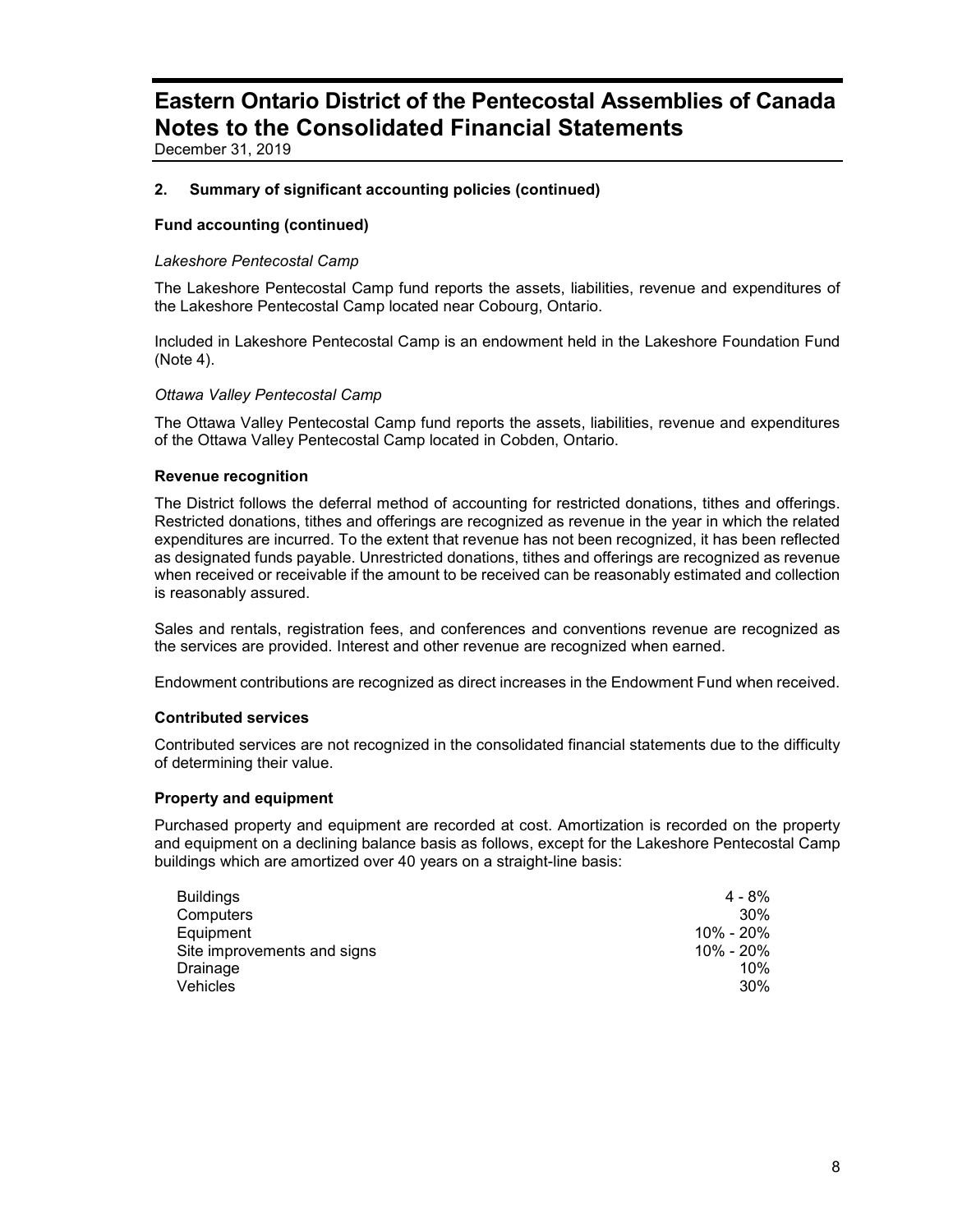December 31, 2019

#### **2. Summary of significant accounting policies (continued)**

#### **Financial instruments**

The District considers any contract creating a financial asset, liability or equity instrument as a financial instrument. The District's financial instruments are comprised of cash, cash for designated and internally restricted funds, accounts receivable, loan receivable, investments held by Lakeshore Foundation Fund, accounts payable and promissory notes payable.

The District initially measures its financial assets and financial liabilities at fair value. The District subsequently measures all its financial assets and financial liabilities at amortized cost, except for investments held by Lakeshore Foundation Fund, which are measured at fair value.

#### **3. Cash for designated and internally restricted funds**

The cash for designated and internally restricted funds balance is set aside for the following commitments:

|                                                                                                                     | 2019                 | 2018                 |
|---------------------------------------------------------------------------------------------------------------------|----------------------|----------------------|
| Designated funds payable (Note 6)                                                                                   | 838,396              | 828,213<br>S         |
| Internally restricted net assets<br>Environmental advance funding for the camps<br>Church Health and Multiplication | 1,701,623<br>184.336 | 1,366,991<br>174,998 |
|                                                                                                                     | 1,885,959            | 1,541,989            |
|                                                                                                                     | \$2,724,355          | 2,370,202<br>S       |
|                                                                                                                     |                      |                      |

The funds are held in an interest bearing savings account.

#### **4. Investments held by Lakeshore Foundation Fund**

The Lakeshore Foundation Fund was established in 2011. Income earned on the endowment investment is used to subsidize camp registration fees for children and youth.

During the year, Lakeshore Pentecostal Camp received endowment contributions of \$12,674 (2018 - \$7,326) towards the Lakeshore Foundation Fund. Endowment contributions are invested in certificate loans held by the Pentecostal Financial Services Group ("PFSG"), a wholly-owned subsidiary of the PAOC. These certificate loans earn interest at rates between 2.40% and 3.87% and mature in 2021. Interest of \$3,239 (2018 - \$3,412) earned on the fund is included in designated funds payable under camp sponsorships (Note 6) in accordance with the terms of the endowment.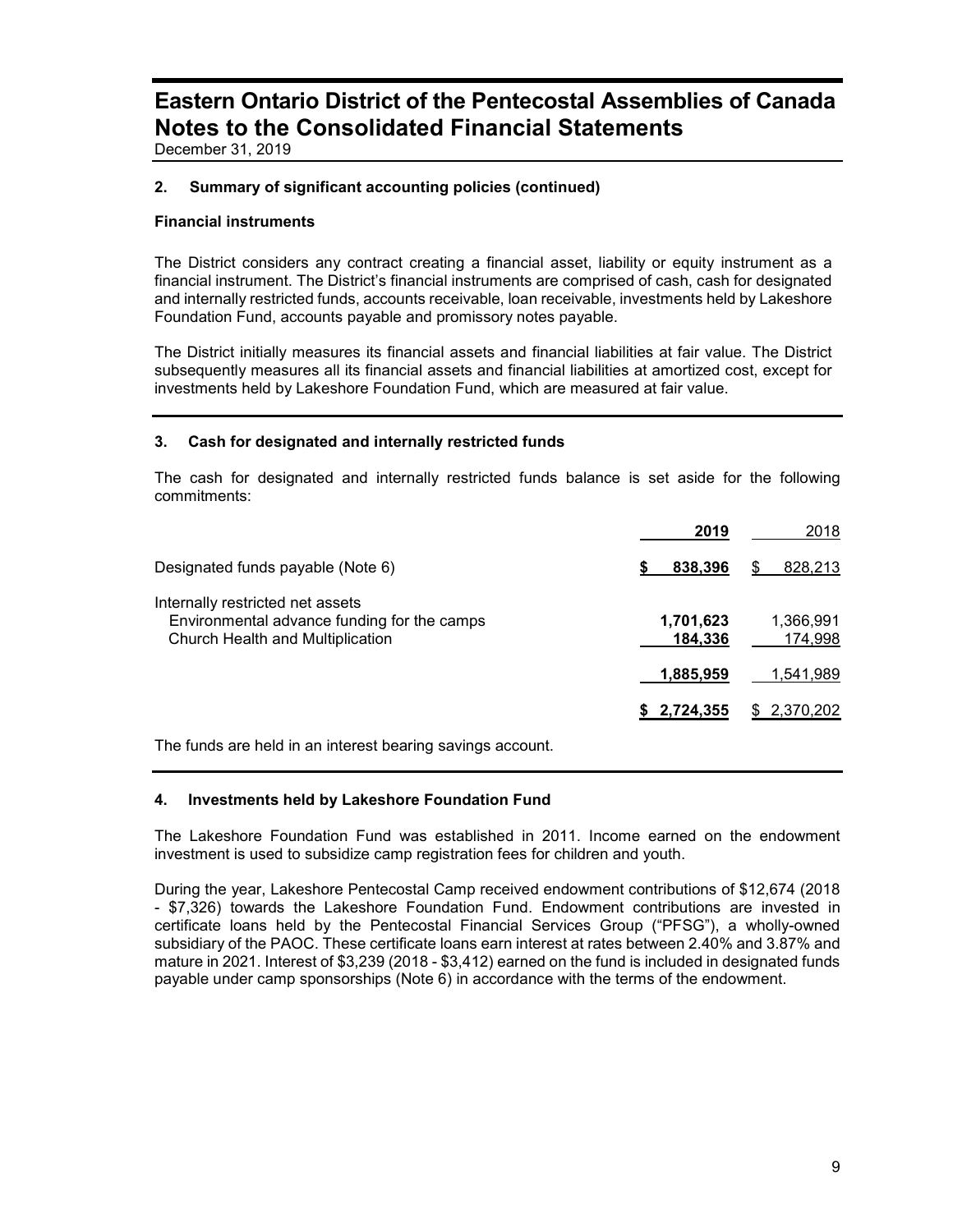December 31, 2019

#### **5. Property and equipment**

|                                |              |                             | 2019           | 2018            |
|--------------------------------|--------------|-----------------------------|----------------|-----------------|
|                                | Cost         | Accumulated<br>Amortization | <b>Net</b>     | Net             |
| <b>General District</b>        |              |                             |                |                 |
| Land held for planting         | \$<br>20,837 | \$                          | \$<br>20,837   | \$<br>20,837    |
| <b>Buildings</b>               | 182,393      | (99, 918)                   | 82,475         | 85,911          |
| Computers                      | 128,126      | (114, 767)                  | 13,359         | 19,085          |
| Equipment                      | 228,464      | (223, 948)                  | 4,516          | 5,804           |
|                                | 559,820      | (438, 633)                  | <u>121,187</u> | 131,637         |
| Heritage Holdings              |              |                             |                |                 |
| Land                           | 500,000      |                             | 500,000        | 500,000         |
| Lakeshore Pentecostal Camp     |              |                             |                |                 |
| Land                           | 2,080,000    |                             | 2,080,000      | 2,080,000       |
| <b>Buildings</b>               | 3,972,770    | (1,955,341)                 | 2,017,429      | 2,077,576       |
| Equipment                      | 805,008      | (684, 113)                  | 120,895        | 123,304         |
| Site improvements and signs    | 407,671      | (350, 630)                  | 57,041         | 50,295          |
| Drainage                       | 163,297      | (139, 640)                  | 23,657         | 26,285          |
| Vehicles                       | 165,326      | (162, 676)                  | 2,650          | 1,358           |
|                                | 7,594,072    | (3,292,400)                 | 4,301,672      | 4,358,818       |
| Ottawa Valley Pentecostal Camp |              |                             |                |                 |
| Land                           | 560,000      |                             | 560,000        | 560,000         |
| <b>Buildings</b>               | 992,224      | (666, 078)                  | 326,146        | 286,252         |
| Computers                      | 3,420        | (1,960)                     | 1,460          | 445             |
| Equipment                      | 252,747      | (209, 098)                  | 43,649         | 18,250          |
| Site improvements              | 263,680      | (246, 170)                  | 17,510         | 18,603          |
| Vehicles                       | 65,447       | (58, 794)                   | 6,653          | 9,504           |
|                                | 2,137,518    | (1, 182, 100)               | 955,418        | 893,054         |
|                                | \$10,791,410 | \$ (4,913,133)              | \$5,878,277    | 5,883,509<br>\$ |

The District is registered on the title of certain local churches. As is customary in the PAOC, the values of these properties are recorded in the books and records of the local churches.

During 2018, the District assumed the assets of a local church that ceased operations in 2018. Upon sale of that church in 2018, the District received net cash proceeds totaling \$60,314 which was recognized as a gain on sale of property in the statement of operations. No similar transaction occurred in 2019.

During 2017, Heritage Holdings sold a parcel of land and buildings in Cobourg, Ontario for cash proceeds of \$1,100,000. As part of the sale agreement, the District has subsequently leased property back for the use of the District office for two years. The gain on sale is recognized as revenue over the term of the lease. During the year, \$64,416 (2018 - \$77,300) was recognized as a gain on sale of property in the statement of operations. At year end, \$Nil (2018 - \$64,416) is deferred to be recognized over the remaining term of the lease.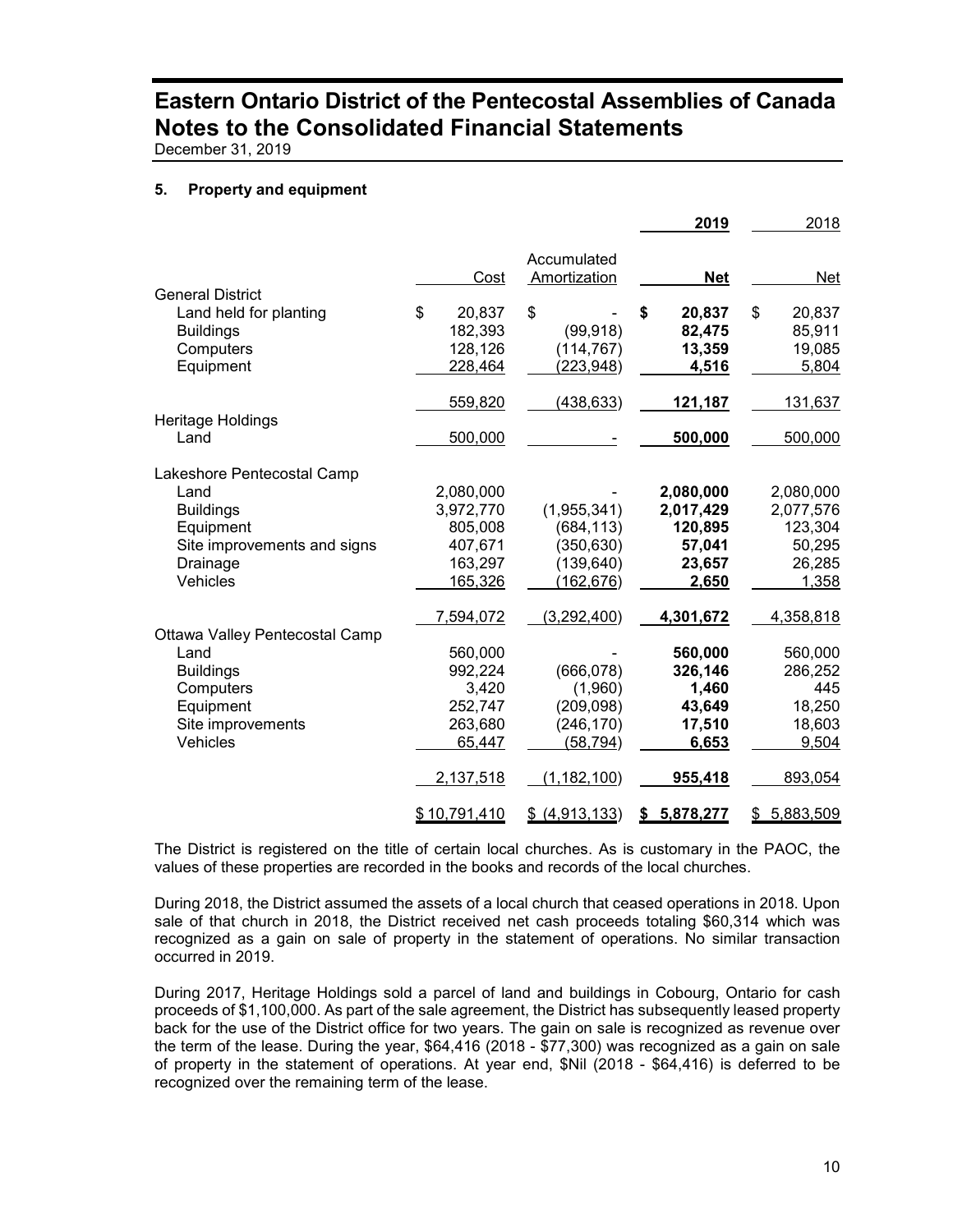December 31, 2019

#### **6. Designated funds payable**

|                                                          | January 1,<br>2019 | Received      | Recognized    | December 31,<br>2019 |
|----------------------------------------------------------|--------------------|---------------|---------------|----------------------|
| <b>General District</b>                                  |                    |               |               |                      |
| <b>Women's Network</b>                                   |                    |               |               |                      |
| L.I.F.E. Funds                                           | \$<br>114,806      | \$<br>35,255  | \$<br>72,880  | \$<br>77,181         |
| Ministers assistance program                             | 15,313             |               | 2,500         | 12,813               |
| District conference fees                                 | 16,325             |               | 16,325        |                      |
| <b>MCS</b> support                                       |                    | 10,000        | 10,000        |                      |
| <b>Missions</b>                                          |                    | 2,644         | 2,644         |                      |
| Hutchinson fund                                          |                    | 750           | 750           |                      |
|                                                          | 146,444            | 48,649        | 105,099       | 89,994               |
| Lakeshore Pentecostal Camp<br>Environmental upgrade fund | 597,468            | 79,920        | 44,574        | 632,814              |
| Camp registrations                                       | 19,189             | 10,542        | 19,189        | 10,542               |
| Memorial fund                                            | 2,793              | 4,716         | 676           | 6,833                |
| Camp sponsorships                                        | 5,203              | 3,239         | 2,325         | 6,117                |
| Capital funds                                            | 8,620              |               | 7,426         | 1,194                |
| <b>Miscellaneous</b>                                     |                    | 74            | 51            | 23                   |
| Inflatables and trailers                                 |                    | 36,834        | 36,834        |                      |
| <b>Missions</b>                                          |                    | 27,181        | 27,181        |                      |
| <b>Ministries</b>                                        |                    | 545           | 545           |                      |
| Gazebo picnic shelter                                    |                    | 250           | 250           |                      |
|                                                          | 633,273            | 163,301       | 139,051       | 657,523              |
| Ottawa Valley Pentecostal Camp                           |                    |               |               |                      |
| Environmental upgrade fund                               | 47,343             | 18,750        | 2,780         | 63,313               |
| Lodge basement renovation                                |                    | 15,000        |               | 15,000               |
| Platform sound system                                    |                    | 30,000        | 19,217        | 10,783               |
| Camp sponsorships                                        | 1,053              | 700           | 170           | 1,583                |
| Memorial fund                                            | 100                | 100           |               | 200                  |
| <b>Missions</b>                                          |                    | 45,310        | 45,310        |                      |
| <b>Stonework</b>                                         |                    | 30,558        | 30,558        |                      |
| Dryer project<br><b>Women's Network</b>                  |                    | 7,256<br>500  | 7,256<br>500  |                      |
|                                                          |                    |               |               |                      |
|                                                          | 48,496             | 148,174       | 105,791       | 90,879               |
|                                                          | \$<br>828,213      | \$<br>360,124 | \$<br>349,941 | \$<br>838,396        |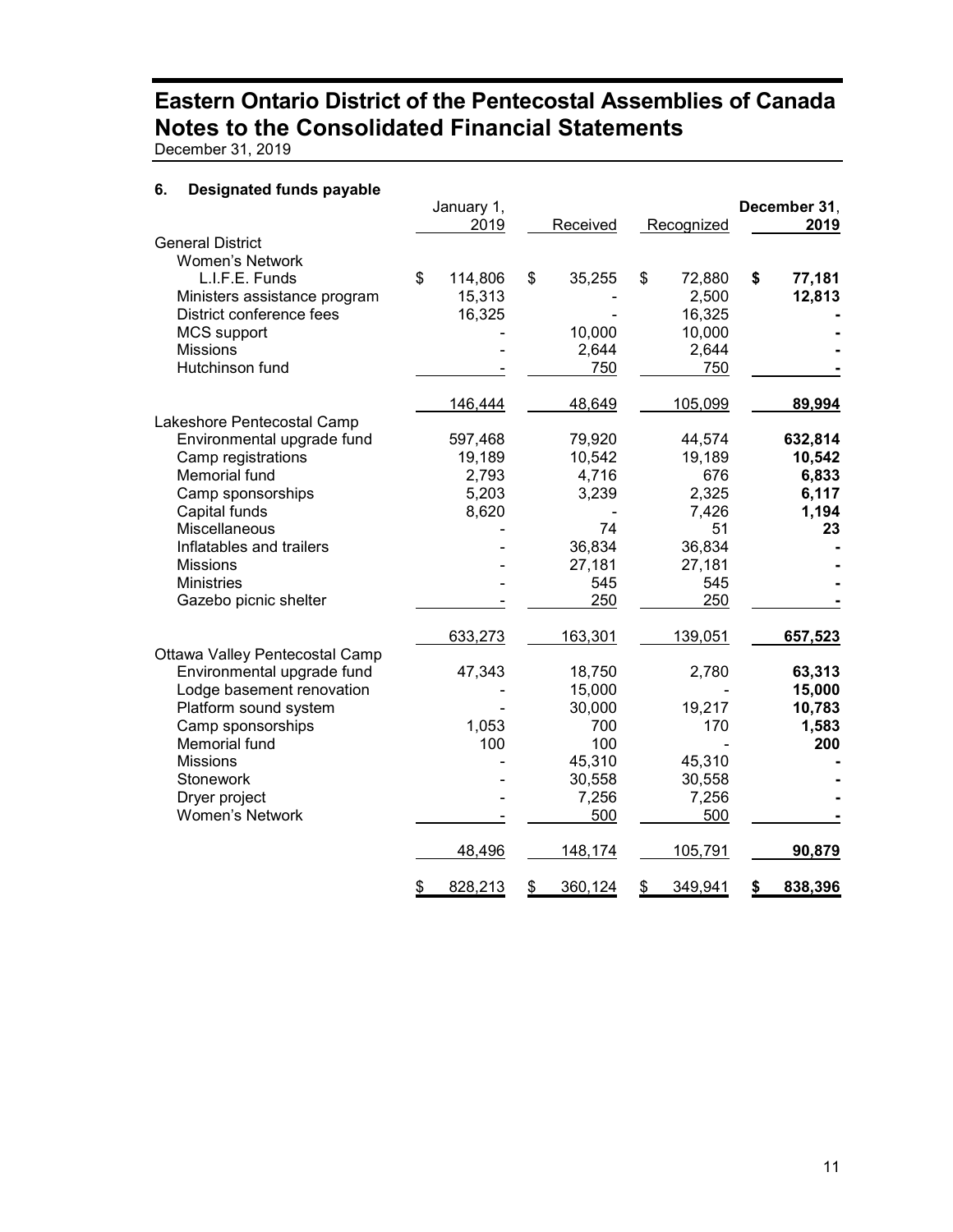December 31, 2019

#### **7. Promissory notes payable**

**2019** 2018 Promissory notes payable to churches and related organizations, unsecured, bearing interest rates to a maximum of 3.05%, redeemable on demand **\$ 502,465** \$ 501,398

Interest expense for the year amounted to \$13,564 (2018 - \$13,680).

#### **8. Pension Plan**

The District participates in a defined benefit, multi-employer pension plan administered by The Pension Fund (1969) of The Pentecostal Assemblies of Canada (the "Plan"). The Plan is a defined benefit pension plan which specifics the amount of the retirement benefit to be received by the employees based upon the length of services and rates of pay. The District accounts for its participation in this multi-employer pension plan as a defined contribution plan. Because the Plan is a multi-employer plan, any Plan surpluses or deficits are a joint responsibility of the member organizations and their employees. As a result, the District does not recognize any share of the Plan surplus or deficit.

The most recent actuarial valuation of the Plan was conducted at December 31, 2017. The results of this valuation disclosed total actuarial liabilities of \$124,238,000 with respect to benefits accrued for service with actuarial assets at that date of \$127,535,000, indicating an actuarial surplus of \$3,297,000. In 2019, no additional contributions in the form of special payments have been required. Contributions made by the District on behalf of its employees during 2019 for current services were \$32,702 (2018 - \$28,876) and is included within salaries and benefits expense in the consolidated statement of activities.

#### **9. Contingent liabilities**

#### **Guarantees**

As at December 31, 2019, the District is the guarantor of loans and mortgages for various churches in the amount of \$258,797 (2018 - \$854,640). These loans and mortgages are secured by the properties of the churches. The District estimates that the value of these properties exceeds the amounts guaranteed.

The District is the joint guarantor, along with other participating districts, of loans made by investors to Master's College and Seminary. The District's responsibility as at December 31, 2019 is \$400,000 (2018 - \$400,000). These loans are unsecured.

During 2019, the District, along with Master's College and Seminary and the Western Ontario District of The Pentecostal Assemblies of Canada, co-signed a lease for the 780 Argyle Street property in Peterborough which was previously owned by Master's College and Seminary. The annual lease commitment paid by Master's College and Seminary is \$753,199 (2018 - \$669,341), with the term expiring on July 31, 2024. The future minimum rent payments are subject to increases based on the annual increase in the Consumer Price Index for all items for Canada published by Statistics Canada (the "Rent Consumer Price Index").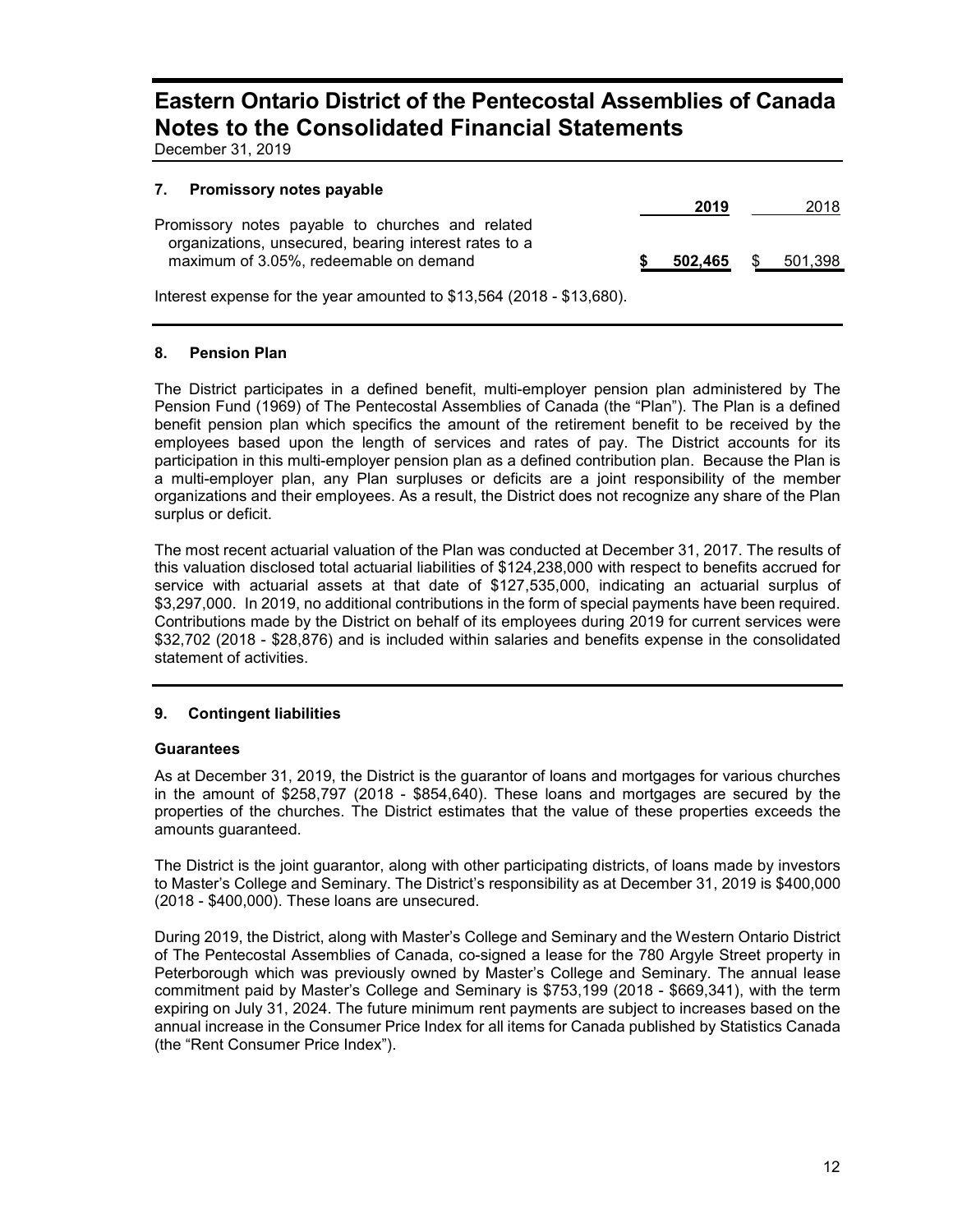December 31, 2019

#### **9. Contingent liabilities (continued)**

#### **Environmental assessments**

Lakeshore Pentecostal Camp is cooperating with the Ontario Ministry of the Environment with respect to an environmental assessment relating to sewage treatment. Upgrades to septic systems will be required for camp facilities, private cottages, and recreational vehicles; however, an order requiring work to be done has not yet been issued. The cost of possible work to be done is estimated to be at least \$2,000,000 to be incurred in the future. The upgrades are expected to enhance the value of the Lakeshore Pentecostal Camp property.

The work on the Ottawa Valley Pentecostal Camp's sewage system is being completed in accordance with the Ontario Ministry of the Environment's requirements. The project will be completed in the future and the expected cost of the project to bring the septic system to satisfactory condition is not determinable.

#### **Legal contingency**

The District has been named in a legal claim dating back to 1979-1982. Management intends to vigorously defend itself against the claim.

#### **10. Financial instruments**

Transactions in financial instruments may result in an entity assuming or transferring to another party one or more of the financial risks described below. The required disclosures provide information that assists users of the financial statements in assessing the extent of risk related to financial instruments.

The District's main financial instrument exposure, which remains unchanged from the prior year, is detailed as follows:

#### **Credit risk**

Credit risk is the risk of financial loss occurring as a result of a counterparty to a financial instrument failing to discharge an obligation or commitment that it has entered into with the District. The District's main credit risks relate to its accounts receivable.

The District reduces its exposure to credit risk by performing ongoing evaluations and limiting the amount of credit extended when considered necessary. At December 31, 2019, the allowance for doubtful accounts is \$Nil (2018 - \$Nil).

#### **Interest rate risk**

Interest rate risk is the risk that the fair value or future cash flows of a financial instrument will fluctuate because of changes in market interest rates. The District is exposed to interest rate price risk with respect to its cash held in interest bearing savings accounts, investments held by Lakeshore Foundation fund and promissory notes payable.